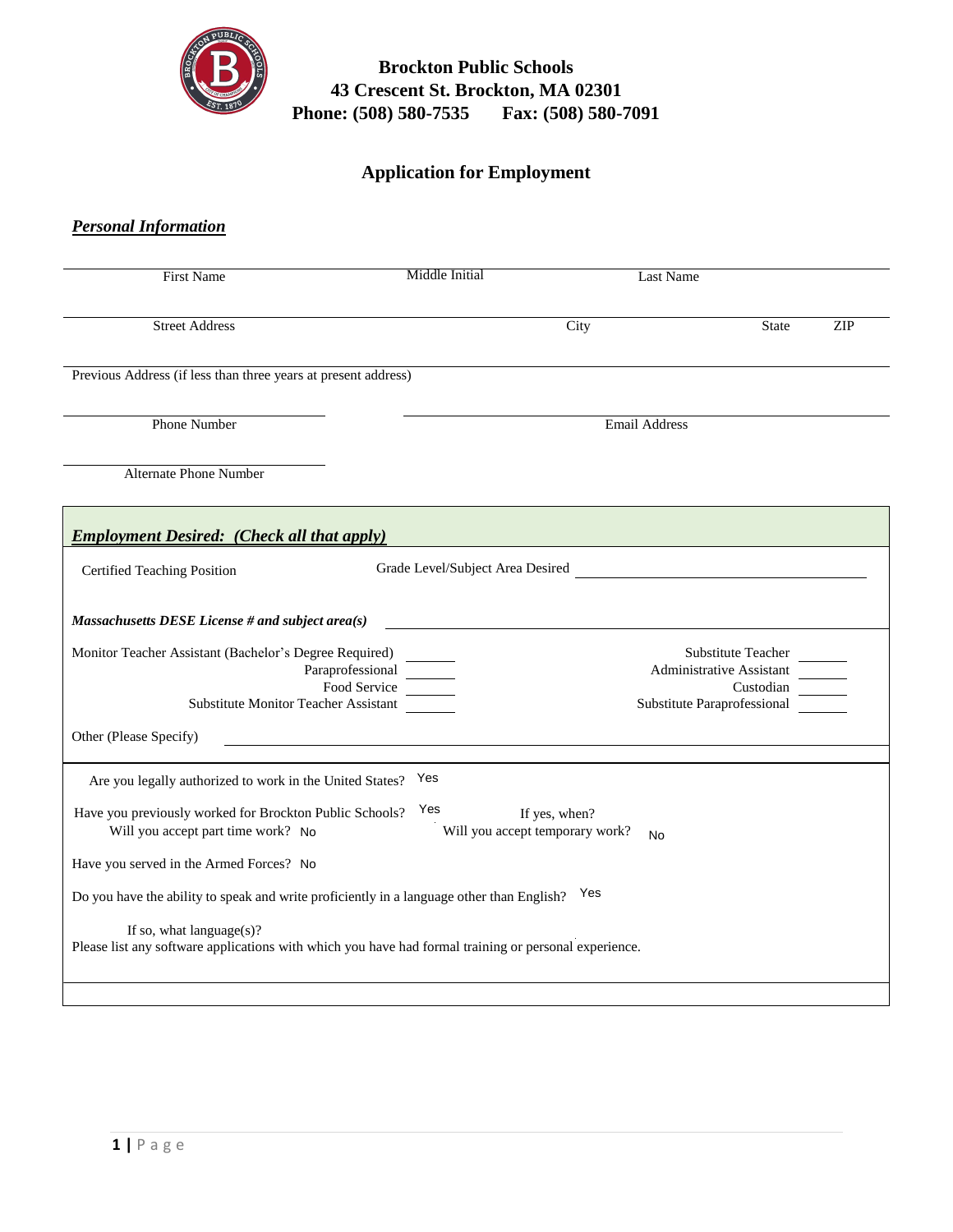

# **Brockton Public Schools 43 Crescent St. Brockton, MA 02301 Phone: (508) 580-7535 Fax: (508) 580-7091**

| <b>Education</b>                                                      |                |          |                       |  |  |
|-----------------------------------------------------------------------|----------------|----------|-----------------------|--|--|
| <b>Type of School</b>                                                 | <b>Name</b>    | Location | <b>Diploma/Degree</b> |  |  |
| <b>High School</b>                                                    |                |          |                       |  |  |
| <b>Technical or Vocational</b>                                        |                |          |                       |  |  |
| College/University                                                    |                |          |                       |  |  |
| College/University                                                    |                |          |                       |  |  |
| Are you working towards an advanced degree? No                        | If yes, where? |          |                       |  |  |
| How many semester credit hours do you have beyond your earned degree? |                |          |                       |  |  |
|                                                                       |                |          |                       |  |  |

| Work Experience- Please give a complete record of all employment starting with the most recent employment. |         |                           |                           |                    |
|------------------------------------------------------------------------------------------------------------|---------|---------------------------|---------------------------|--------------------|
| From                                                                                                       | To      | Employer's Name, Address, |                           |                    |
| (MM/YY)                                                                                                    | (MM/YY) | Telephone Number          | <b>Last Position Held</b> | Reason for Leaving |
|                                                                                                            |         |                           |                           |                    |
|                                                                                                            |         |                           |                           |                    |
|                                                                                                            |         |                           |                           |                    |
|                                                                                                            |         |                           |                           |                    |
|                                                                                                            |         |                           |                           |                    |
|                                                                                                            |         |                           |                           |                    |
|                                                                                                            |         |                           |                           |                    |
|                                                                                                            |         |                           |                           |                    |
|                                                                                                            |         |                           |                           |                    |
|                                                                                                            |         |                           |                           |                    |

| Teaching Experience- Please list in chronological order. - Do NOT include Student Teaching. |          |              |                      |         |         |
|---------------------------------------------------------------------------------------------|----------|--------------|----------------------|---------|---------|
|                                                                                             |          | Grade and/or | Name of Principal or | From    | To      |
| School                                                                                      | Location | Subjects     | Supervisor           | (MM/YY) | (MM/YY) |
|                                                                                             |          |              |                      |         |         |
|                                                                                             |          |              |                      |         |         |
|                                                                                             |          |              |                      |         |         |
|                                                                                             |          |              |                      |         |         |
|                                                                                             |          |              |                      |         |         |
|                                                                                             |          |              |                      |         |         |
|                                                                                             |          |              |                      |         |         |
| <b>Student Teaching Experience</b>                                                          |          |              |                      |         |         |
|                                                                                             |          | Grade and/or | Name of Principal or | From    | To      |
| School                                                                                      | Location | Subjects     | Supervisor           | (MM/YY) | (MM/YY) |
|                                                                                             |          |              |                      |         |         |
|                                                                                             |          |              |                      |         |         |